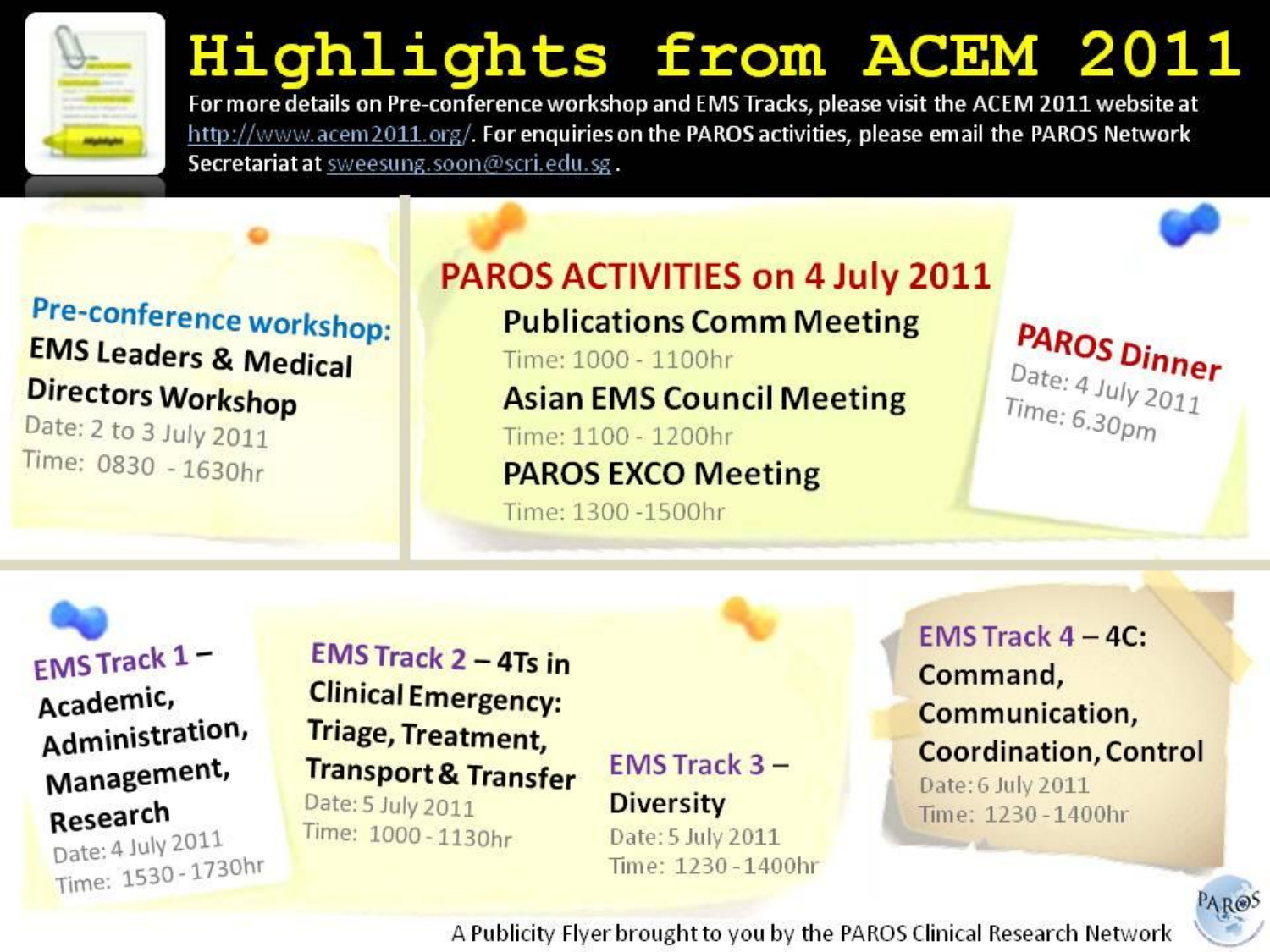

## **Welcome to the Publications Committees Meeting**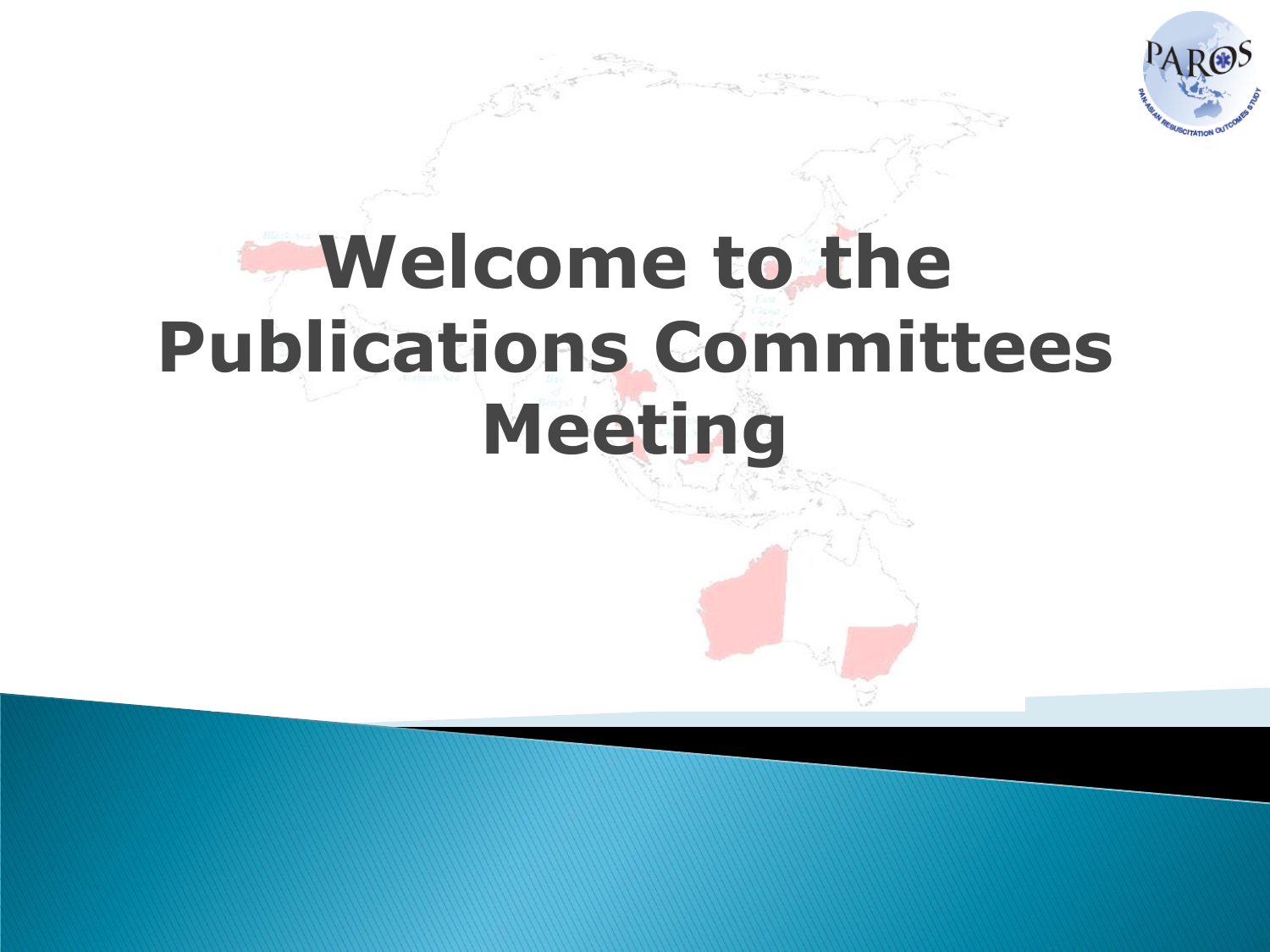## **Brief Updates**



- ▶ Literature Review Workshop (11-12 Apr 2011):
	- Contents of workshop:
		- Elements of Focused Research Questions & Matching Study Design
		- Research Questions & Study Designs
		- E-Literature Search Strategy
		- Reference and Citation Manager
		- Principles of Survey Design, Design of Survey Questionnaires & Instruments
		- Design & Appraisal of Prognostic Outcomes Studies
		- Qualitative Study Design & Qualitative Data Analysis
		- Interpretation of Statistical Results
	- Course materials can be downloaded from the PAROS Website
	- Research question defined
	- Start filling in literature review templates
- ▶ First Manuscript "PAROS: Rationale, Methodology & Implementation" accepted in Academic Emergency Medicine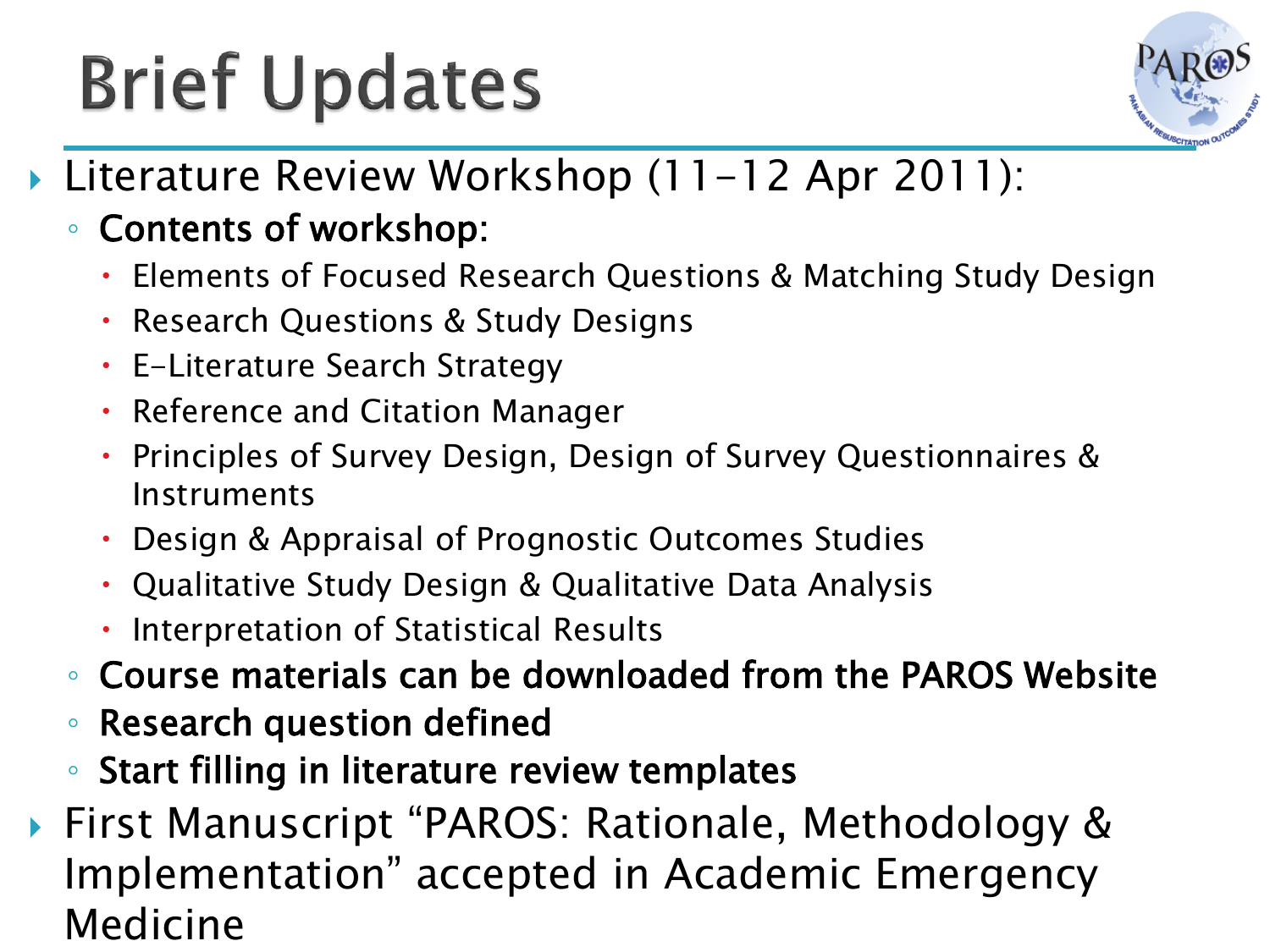## 2a. OHCA PC (Chair: A/Prof Marcus), PAR@S



| <b>Title of Study</b>                                                                           | <b>Deliverable</b>                                                                |
|-------------------------------------------------------------------------------------------------|-----------------------------------------------------------------------------------|
| (Study PI, Country)                                                                             | (time from Apr 2011)                                                              |
| 1. Paediatric OHCA Resuscitation Outcome<br>(Tham Lai Peng, Singapore)                          | • 6 months: systematic<br>review<br>• 1 year: analysis plan<br>with PAROS & CARES |
| 2. Regional Variation in Outcomes of<br>Witnessed VF OHCA in Asia<br>(Tatsuya Nishiuchi, Japan) | • 6 months: systematic<br>review<br>• 1 year: analysis plan<br>with PAROS & CARES |
| 3. Impact of Supraglottic Airways and                                                           | • 6 months: systematic                                                            |
| <b>Endotracheal Intubation on Outcomes</b>                                                      | review/meta-analysis                                                              |
| <b>Following OHCA</b>                                                                           | 1 year: analysis plan                                                             |
| (Kentaro Kajino, Japan)                                                                         | with PAROS & CARES                                                                |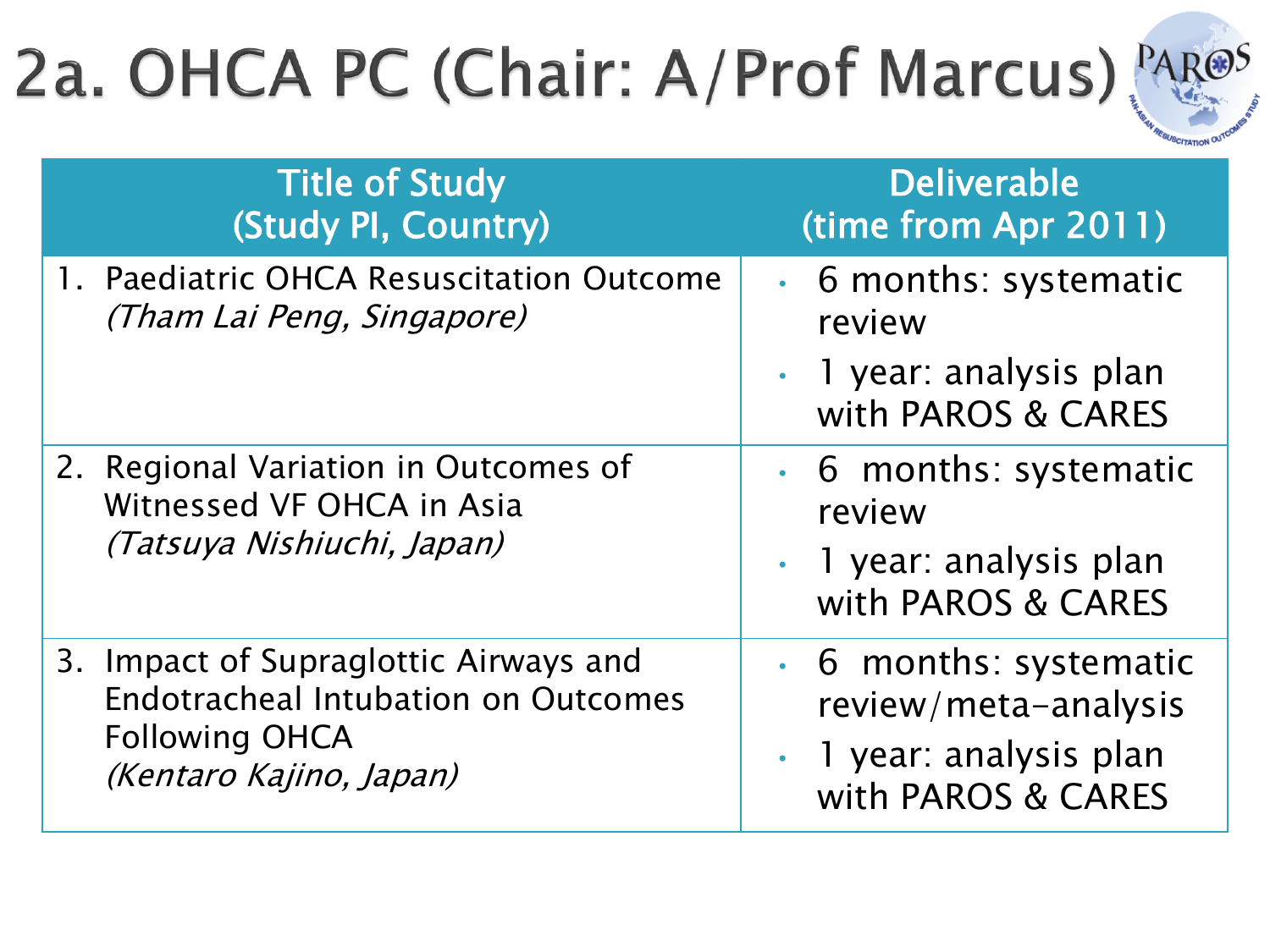## 2b. EMS Systems PC (Chair: Dr Shin)<sup>PAR@S</sup>

| <b>Title of Study</b><br>(Study PI, Country)                                                                           | <b>Deliverable</b><br>(time from Apr 2011)                                                                                               |
|------------------------------------------------------------------------------------------------------------------------|------------------------------------------------------------------------------------------------------------------------------------------|
| 1. Comparison of EMS Systems<br>(Dr Sang Do Shin, Korea)                                                               | 3 months: Survey<br>$\bullet$ .<br>6 months: Systematic Review<br>1 year: Analysis plan for<br>$\bullet$<br><b>PAROS and CARES</b>       |
| EMS Systems - "End-of-Life" Issues<br>2.<br>(Chih-Hao Lin, Taiwan)                                                     | 3 months: CRF<br>$\bullet$ .<br>6 months: Systematic Review<br>$\bullet$<br>1 year: Survey<br>$\bullet$                                  |
| Incidence of VF in Asian OHCA (Benjamin<br>3.<br>Leong, Singapore)                                                     | 6 months: Systematic review<br>$\bullet$<br>1 year: Analysis plan for<br>$\bullet$<br><b>PAROS and CARES</b>                             |
| Classify Urban/Suburban/Rural Sites for<br>4.<br><b>OHCA Research across PAROS Countries</b><br>(Chan-Wei Kuo, Taiwan) | 3 months: Research gn<br>$\bullet$<br>6 months: Systematic review<br>$\bullet$<br>1 year: Analysis plan for<br>$\bullet$<br><b>PAROS</b> |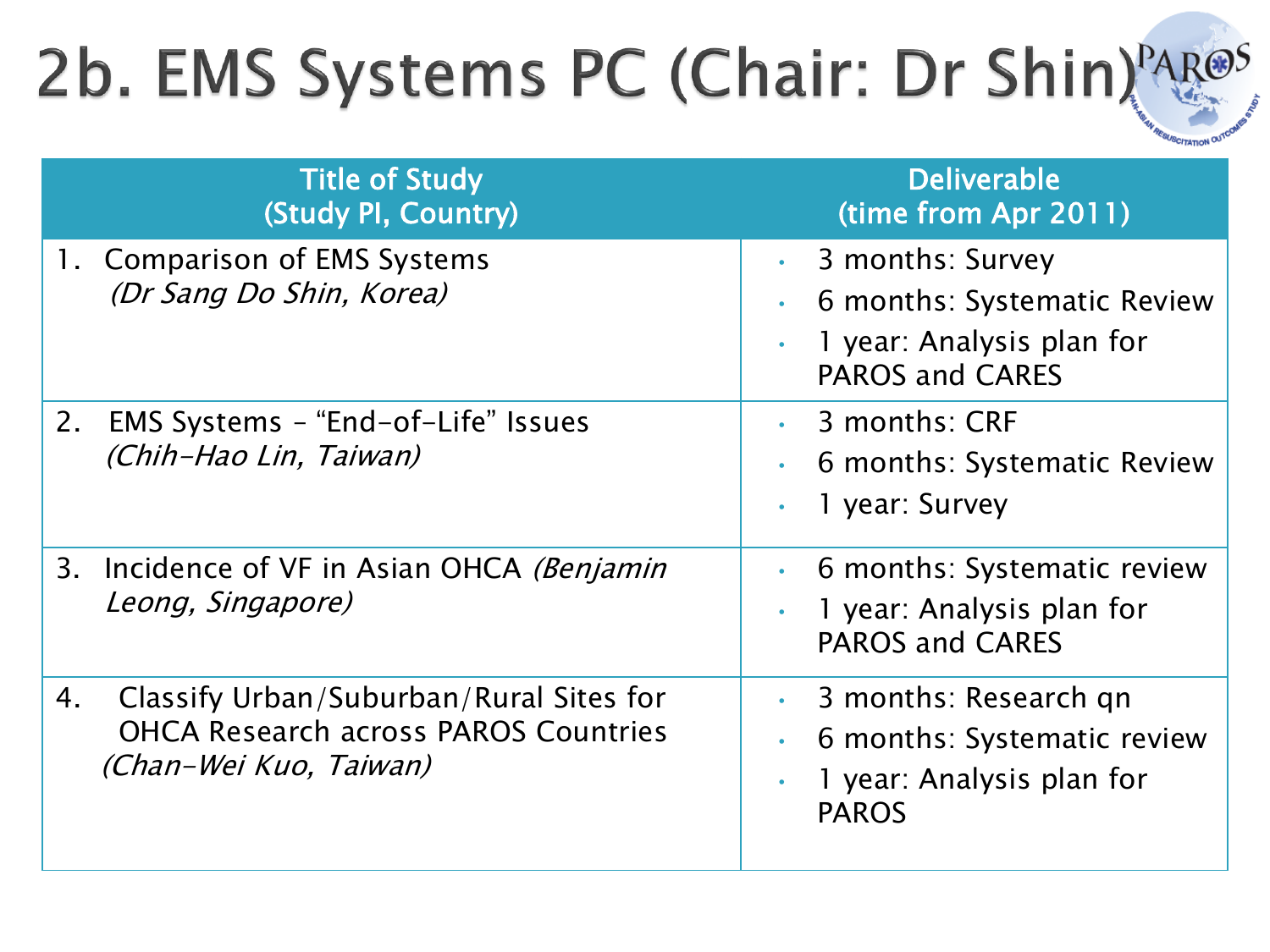## 2c. EMS Survey PC (Chair: Prof Tanaka)



| <b>Title of Study</b><br>(Study PI, Country)                                      | <b>Deliverable</b><br>(time from Apr 2011)                                                                     |
|-----------------------------------------------------------------------------------|----------------------------------------------------------------------------------------------------------------|
| 1. Pan-Asian Study of EMS<br>Performance Indicators<br>(Nik Hisamuddin, Malaysia) | • 3 months: Survey<br>6 months: Systematic review<br>$\bullet$<br>1 year: Analysis plan for PAROS<br>$\bullet$ |
| 2. EMS Education and Training<br>(Hideharu Tanaka, Japan)                         | • 3 months: Survey<br>6 months: Systematic review<br>$\bullet$<br>1 year: Analysis plan for PAROS<br>$\bullet$ |
| 3. Non-Cardiac OHCA in PAROS<br>(Youngsun Ro, Korea)                              | • 6 months: Systematic review<br>1 year: Analysis plan for PAROS                                               |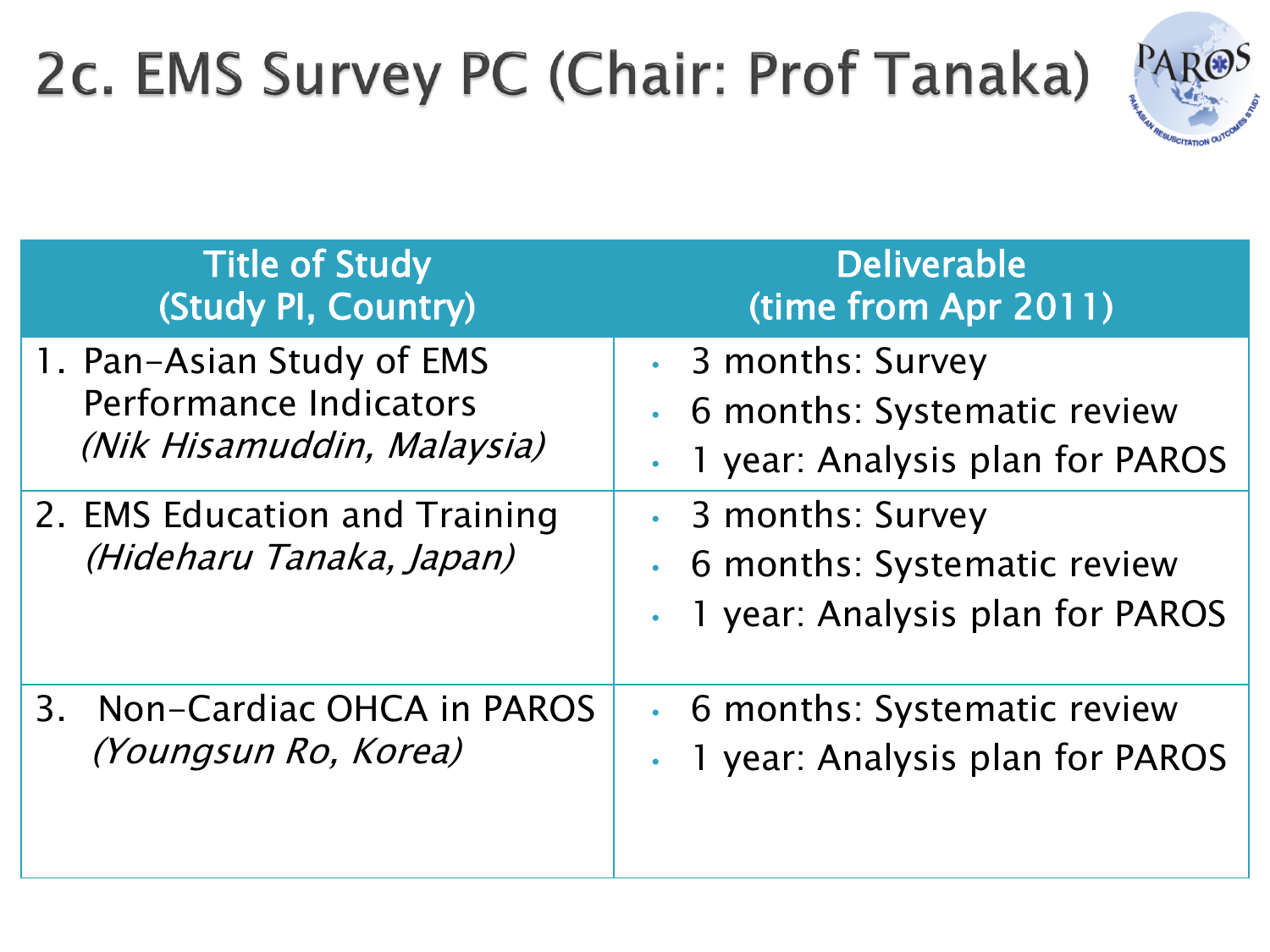## 2d. ED Survey PC (Chair: A/P Matthew)



| <b>Title of Study</b><br>(Study PI, Country)                                                           | <b>Deliverable</b><br>(time from Apr 2011)                                                                               |
|--------------------------------------------------------------------------------------------------------|--------------------------------------------------------------------------------------------------------------------------|
| 1. Adherence of Therapeutic<br>Hypothermia/EGDT<br>(Patrick Ko, Taiwan)                                | • 6 months: Systematic<br>review<br>1 year: Survey<br>$\bullet$                                                          |
| 2. ED Overcrowding in Asia<br>(Won-Chul Cha, Korea)                                                    | • 6 months: Systematic<br>review<br>1 year: Analysis plan for<br><b>PAROS</b>                                            |
| 3. Re-exploration of EMS Response Time to<br>the Survival of OHCAs in Asia<br>(Chiang Wen-Chu, Taiwan) | 6 months: Systematic<br>$\bullet$ .<br>review<br><i>1 year: Analysis plan for</i><br>$\bullet$<br><b>PAROS and CARES</b> |